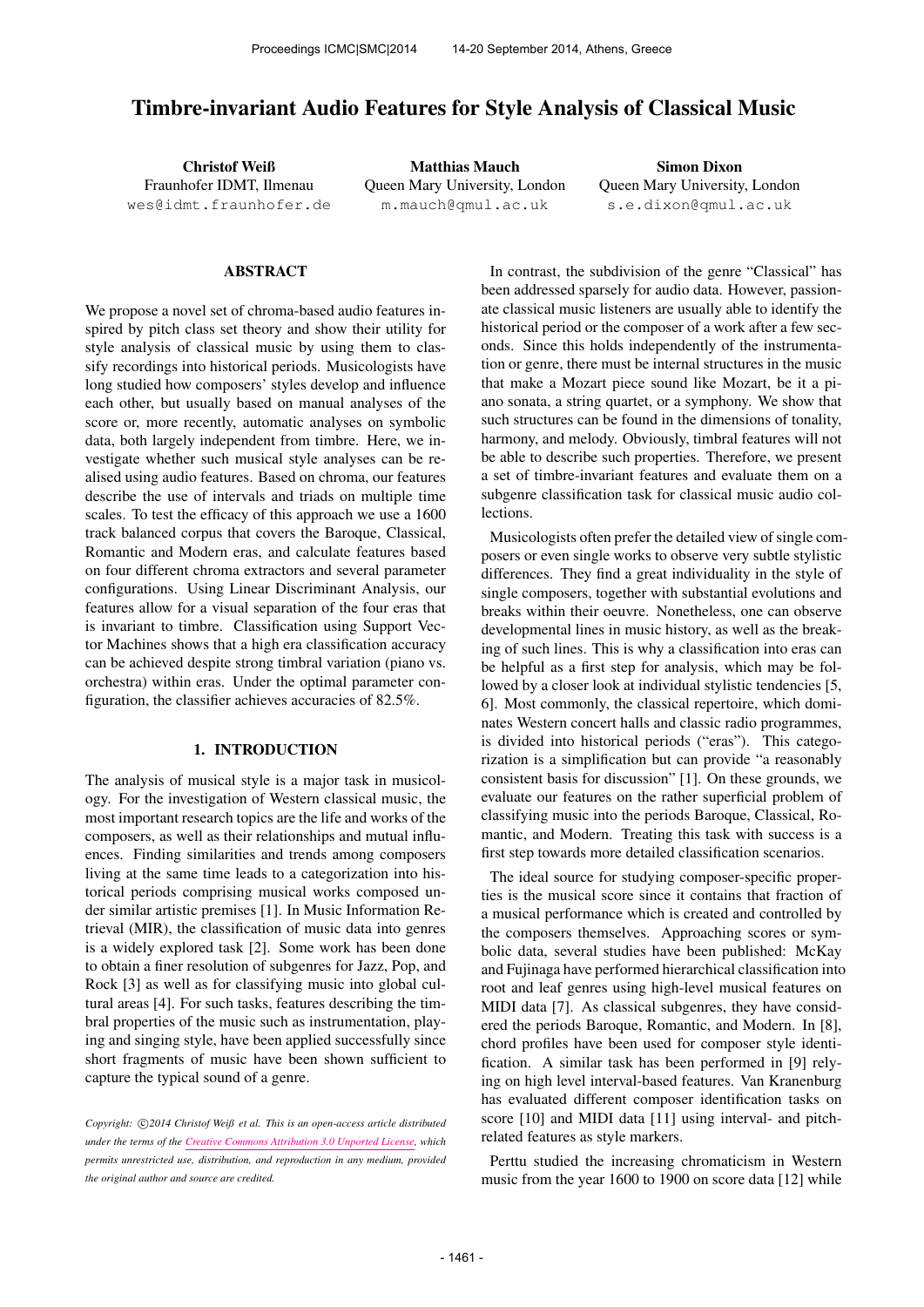Ventura used symbolic music text representations to identify historical periods from melodic properties [13]. Another melody-based approach has been tested in a study based on the Peachnote Corpus [14] containing statistics of melodic intervals obtained via Optical Character Recognition from open-access graphical scores. On that data, Rodriguez Zivic et al. [15] performed an unsupervised clustering into compositional styles obtaining a division into the eras Baroque, Classical, Romantic, and Modern. Honingh's approach [16, 17] is based on pitch class profiles which are motivated by recent musicological theories and relate to interval categories. The evaluation was performed on several clustering and classification tasks on MIDI representations of individual pieces. De Leon and Iñesta tested a pattern recognition approach for style identification on MIDI data of monophonic melodies [18].

Such high-level representations are not available in many analysis scenarios. For automatic classification tasks on large audio archives as well as for music search and recommendation tasks, algorithms capable of directly handling audio data are necessary. To extract tonal information from audio, chroma features have been used widely. For example, Müller et al. [19] have made use of their capability for audio matching between orchestral and piano versions of the same piece of music. On that account, we build our system on chroma or pitch class features.<sup>1</sup>

The main contributions of this work are the introduction of novel template-based features computed from chroma and the evaluation of their suitability for describing musical style. We test four different chroma feature types as basis features and investigate the time-scale dependence of the features. For evaluation, we present a new large crossera data set of classical music audio recordings. On this data set, we show different visualizations and perform classification experiments on several 4-class problems. In particular, we examine the timbre invariance of the features. To evaluate this aspect, we investigate piano music as well as orchestral music and compare the results of different configurations of that data.

#### 2. DATABASE

For our classification task, we built a 1600 track corpus of classical music audio recordings compressed in the MP3 format. The main source for the recordings is a large data set of recordings released by the label NAXOS. We considered music clearly assignable to the four historical periods Baroque, Classical, Romantic, and Modern.

To evaluate the influence of timbre and scoring, we took into account solo piano music as well as orchestral music. For each period, we collected 200 tracks each of piano and orchestra. To avoid the system learning timbral particuliarities, we only selected Baroque piano music performed on the modern grand piano (no harpsichord recordings), and the orchestral data neither includes works featuring voices nor solo concertos. To obtain a subgenre classication rather than capturing individual composer styles, every category contains music from a minimum of five different composers from three different countries.

Since we want to perform a baseline experiment, we did not include composers whose style can be described as lying between two of the periods. <sup>2</sup> To make sure that we do not classify properties other than style-related ones, we tried to include a certain amount of works by the single composers, considering different musical forms (Sonatas, Variations, Suites, Symphonies, Symphonic poems, Overtures, and many more) as well as fast and slow movement types (head movements, minuets, etc.). The keys and modes (major/minor) of the pieces are mixed arbitrarily. The composers and their countries are listed in Table 1.

#### 3. METHOD

We perform a common Machine Learning based classification experiment using a Support Vector Machine (SVM) classifier. First, we obtain the audio signals by decoding the MP3 data. Based on this representation, we calculate four different types of chroma features which have been tested successfully on chord recognition tasks (Section 3.1). To evaluate the influence of time scales and temporal resolution, we compute different smoothed representations of the chroma (Section 3.2). Finally, we calculate a set of interval- and chord-related mid-level features which will be used as input for our classifier (Section 3.3).

### 3.1 Basis Features

Since early studies have shown the suitability of chroma features for representing tonal characteristics [20, 21], a number of different chroma feature extraction methods have been presented and evaluated. The basic idea of chroma is the mapping of the spectrogram bins into a series of 12-dimensional vectors  $c^i$  representing the energy of the pitch-classes independent of the octave:

$$
(c_1^i, c_2^i, \dots, c_{12}^i) \,\,\widehat{=}\,\, (C, C\sharp, \dots, B)\,.
$$
 (1)

 $c_k^i$  denotes the k-th element of the *i*-th chroma vector.

One of the fundamental difficulties of the chroma representation is the handling of the partials: Each note played by an acoustical instrument generates a spectrum showing energy not only at the fundamental frequency but also at the integer multiples of this frequency. While the octaverelated harmonics do not cause problems in a chroma representation, harmonics corresponding to other pitches such as the upper fifths may lead to wrong musical interpretations. Several chroma extraction methods try to cope with this issue [22–24]. On this account, we are considering four different chroma computation techniques to test the influence of this processing step:

<sup>&</sup>lt;sup>1</sup> We know that many harmonic properties cannot be derived this way: In a chroma representation, the separation of the voices is not possible. Therefore, voice leading information is lost. Additionally, characteristics of harmonic intervals depend strongly on the pitch order. For example, a note in perfect fourth distance above the bass note was treated as a dissonance over centuries of Western music whereas the same interval appearing between the upper voices was considered consonant.

<sup>2</sup> For example, no works from Beethoven or Schubert were selected because these composers show influences from both Classical and Romantic styles.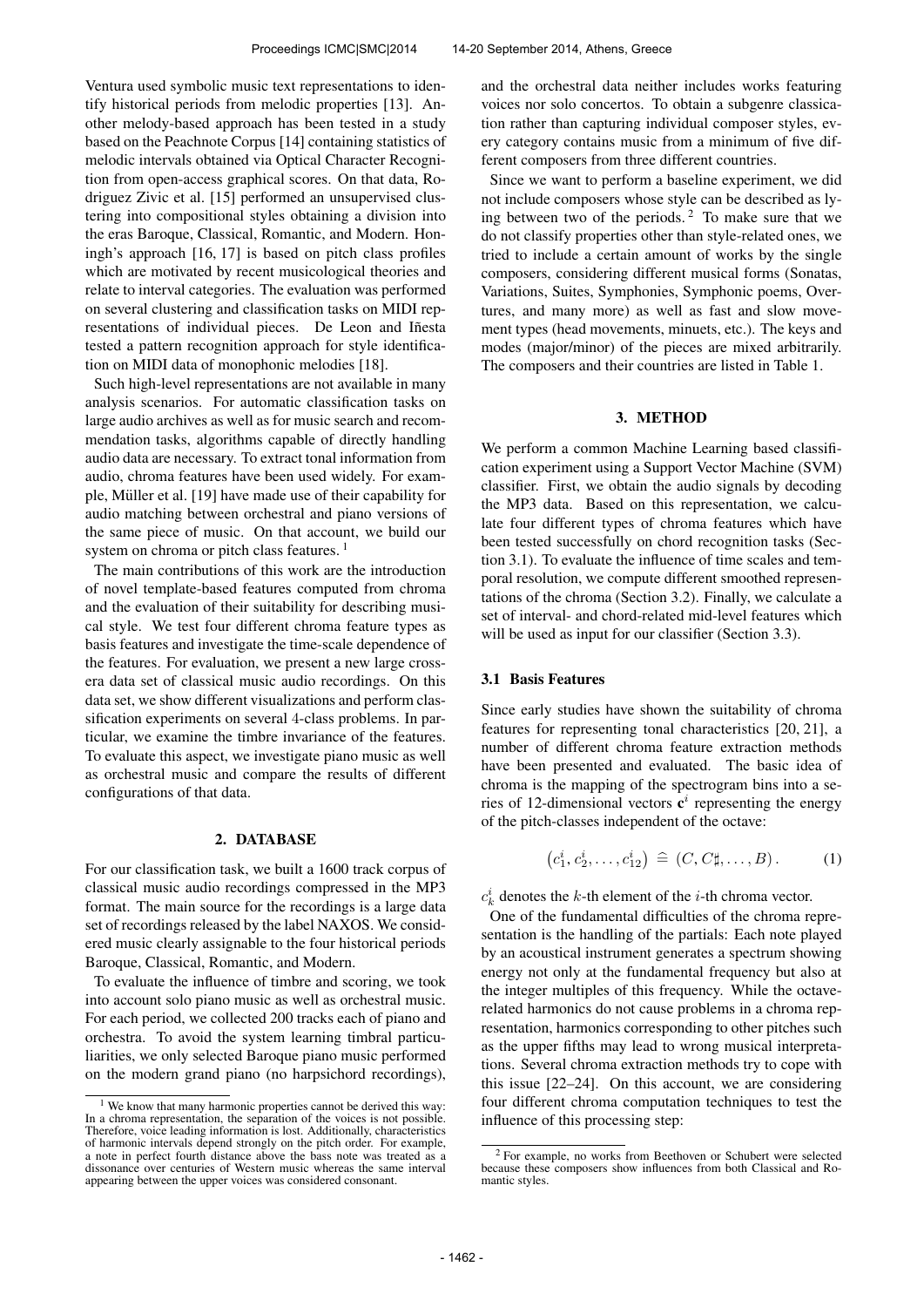| Era              | <i>Scoring</i> | Composers                                                                                                                                                                                                                                            | Countries                                                                 |
|------------------|----------------|------------------------------------------------------------------------------------------------------------------------------------------------------------------------------------------------------------------------------------------------------|---------------------------------------------------------------------------|
| <b>Baroque</b>   | Piano          | Bach, J. S.; Couperin, F.; Giustini, L.; Platti, G. B.; Rameau, J.-P.                                                                                                                                                                                | France, Germany, Italy                                                    |
|                  | Orchestra      | Albinoni, T.; Bach, J. S.; Corelli, A.; Handel, G. F.; Lully, J.-B.; Purcell, H.;<br>Rameau, J.-P.; Vivaldi, A.                                                                                                                                      | England, France, Germany, Italy                                           |
| <b>Classical</b> | Piano          | Cimarosa, D.; Clementi, M.; Dussek, J. L.; Haydn, J.; Mozart, W. A.                                                                                                                                                                                  | Austria, Czechia, England, Italy                                          |
|                  | Orchestra      | Bach, J. C.; Boccherini, L. R.; Haydn, J. M.; Haydn, J.; Mozart, W. A.;<br>Pleyel, I. J.; Salieri, A.                                                                                                                                                | Austria, England, Germany, Italy                                          |
| Romantic         | Piano          | Brahms, J.; Chopin, F.; Faure, G.; Grieg, E.; Liszt, F.; Mendelssohn-<br>Bartholdy, F.; Schumann, C.; Schumann, R.; Tchaikovsky, P. I.                                                                                                               | France, Germany, Hungary, Norway, Poland,<br>Russia                       |
|                  | Orchestra      | Berlioz, H.; Borodin, A.; Brahms, J.; Bruckner, A.; Dvořak, A.;<br>Grieg, E.; Liszt, F.; Mendelssohn-Bartholdy, F.; Mussorgsky, M.;<br>Rimsky-Korsakov, N.; Saint-Saëns, C.; Schumann, R.; Smetana, B.;<br>Tchaikovsky, P. I.; Verdi, G.; Wagner, R. | Austria, Czechia, France, Germany, Hungary,<br>Italy, Norway, Russia, USA |
| Modern           | Piano          | Bartók, B.; Berg, A.; Boulez, P.; Hindemith, P.; Messiaen, O.; Milhaud, D.;<br>Prokofiev, S.; Schoenberg, A.; Shostakovich, D., Stravinsky, I.; Webern, A.                                                                                           | Austria, France, Germany, Hungary, Russia,<br><b>USA</b>                  |
|                  | Orchestra      | Antheil, G.; Bartók, B.; Berg, A.; Britten, B.; Hindemith, P.; Ives, C. E.;<br>Messiaen, O.; Prokofiev, S.; Schoenberg, A.; Shostakovich, D.; Stravinsky, I.;<br>Varese, E.; Webern, A.; Weill, K.                                                   | Austria, England, France, Germany, Hungary,<br>Russia, USA                |

Table 1: Composers contained in the data set, and their countries.

- *CP chroma*: Müller and Ewert [19, 25] presented a chroma extraction method using a multirate pitch filter bank [26]. We use the basic *Chroma Pitch* (CP) as baseline representation. The code was published in the Chroma Toolbox package [26].
- *CLP chroma*: Jiang et al. [27] tested several filterbank-based chroma features on a chord recognition task. They found a significant improvement when using logarithmic compression before applying the octave mapping. We test the *Chroma Logarithmic Pitch* (CLP) with compression parameter  $\eta = 1000$ performing best in this evaluation.
- *EPCP chroma*: A different chord labeler was tested on a number of chroma feature types in [28]. The *Enhanced Pitch Class Profiles* (EPCP) by Lee [23] came out best in this study. They used an iterative approach called harmonic product spectrum (HPS). We use three HPS iterations in our work.
- *NNLS chroma*: In [24], an approximate transcription method using a *Non-Negative Least Squares* (NNLS) algorithm was presented for chroma extraction. The features were used as input to a high-level model for chord transcription which was tested on the MIREX Chord Detection task with good results. The code was published as "Vamp" plugin.<sup>3</sup>

We computed all chroma feature representations with an initial feature rate of 10 Hz using a step size of 4410 at an audio sample rate of 44100 Hz. The features are normalized to the Euclidean norm ( $\ell^2$  norm) to eliminate the influence of dynamics.

## 3.2 Multi-Scale Feature Smoothing

Tonal characteristics of music can be regarded at various time scales. On a rough scale, local keys and modulations play an important role. Regarding a finer level, chords and

|                     | <i>feature type</i>           |                                |                                   |                                 |  |  |  |
|---------------------|-------------------------------|--------------------------------|-----------------------------------|---------------------------------|--|--|--|
|                     | CP <sub>global</sub>          | CLP <sub>global</sub>          | <b>EPCP</b> global                | NNLS <sup>global</sup>          |  |  |  |
|                     | $CP^{200}_{100}$              | $CLP_{100}^{200}$              | $EPCP_{100}^{200}$                | $NNLS_{100}^{200}$              |  |  |  |
|                     | $CP_{20}^{100}$               | $CLP_{20}^{100}$               | EPCP <sub>20</sub> <sup>100</sup> | $NNLS_{20}^{100}$               |  |  |  |
| temporal resolution | $CP^{20}_{10}$                | $CLP^{20}_{10}$                | EPCP <sub>10</sub> <sup>20</sup>  | $NNLS_{10}^{20}$                |  |  |  |
|                     | CP <sub>5</sub> <sup>10</sup> | CLP <sub>5</sub> <sup>10</sup> | EPCP <sub>5</sub> <sup>10</sup>   | NNLS <sub>5</sub> <sup>10</sup> |  |  |  |
|                     | CP <sub>2</sub> <sup>4</sup>  | CLP <sub>2</sub> <sup>4</sup>  | EPCP <sub>2</sub> <sup>4</sup>    | NNLS <sub>2</sub> <sup>4</sup>  |  |  |  |
|                     | $\mathsf{C}^\mathsf{plocal}$  | CLP <sup>local</sup>           | EPCP <sup>local</sup>             | <b>NNLS</b> local               |  |  |  |

**Table 2**: Feature type  $\left[\text{Chroma}\right]_d^w$  for different time scales specified by the smoothing parameters  $w$  and  $d$ .

chord changes provide more detailed information. Finally, considering the melodic and voice leading properties will give an insight into the relationship of the pitches to the underlying chords. These layers of tonal characteristic are crucial for musical style recognition: Analyzing a piece of dodecaphonic music, we will find a complex tonality making use of most of the chromatic pitches on a fine scale as well as on a global scale. A Romantic symphony may look similarly complex globally due to numerous modulations while being built on simple harmony on a fine level.

Therefore, we have to consider different temporal resolutions for the computation of our classification features. To do this, we start with the 10 Hz chroma features introduced in Section 3.1 and apply a feature smoothing with different resolutions. We use the approach introduced in [21] for the CENS features with smoothing window length  $w$ and downsampling factor d given as numbers of frames. The smoothing procedure is part of the MATLAB Chroma Toolbox [26]. After the smoothing, the feature frames are normalized by the  $l^2$  norm again. Together with the local 10 Hz features and global chroma statistics, we have seven different temporal resolutions (Table 2).

# 3.3 Classification Features

Relying on the chroma feature types listed in Table 2, we then compute semantic mid-level features describing the

<sup>3</sup> http://isophonics.net/nnls-chroma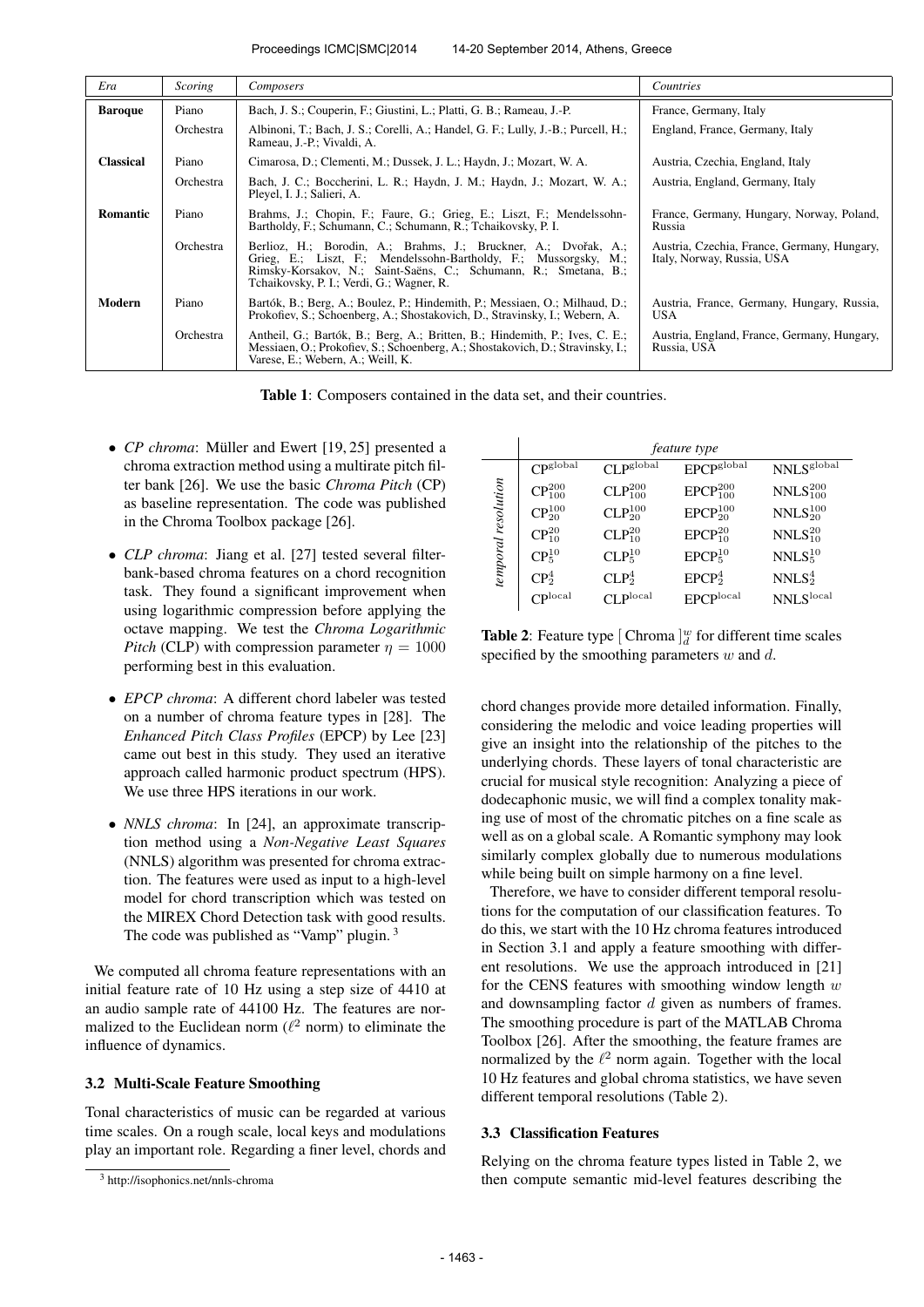| Cat             | <i>Interval</i>                | Dist. semitones |
|-----------------|--------------------------------|-----------------|
| PC <sub>1</sub> | minor second / major seventh   | 1/11            |
| PC2             | major second / minor seventh   | 2/10            |
| PC <sub>3</sub> | minor third / major sixth      | 3/9             |
| PC <sub>4</sub> | major third / minor sixth      | 4/8             |
| PC <sub>5</sub> | perfect fourth / perfect fifth | 5/7             |
| PC <sub>6</sub> | tritone / diminished fifth     |                 |

Table 3: Pitch Class Set Categories PCa, their characteristic intervals, and the interval distance in semitones.

tonal content of the audio data at several time scales. Since we do not want our features to depend on the global or local key, these features have to be invariant under cyclic shifts of the chroma vector. Motivated by music theory, we start with simple binary templates modeling the interval and chord content of the music. Inspired by the Pitch Class Set Theory, Honigh and Bod [16, 17] performed classification and tonal analysis experiments on MIDI data which showed that pitch class sets can be valuable style markers. A pitch class (PC) set is characterized by its predominant interval class (Table 3). From these classes, so-called prototypes with different numbers of notes can be built. The occurences of these categories are used as classification features.

Since in the chroma vector the octave information is missing, we cannot discriminate between the intervals and their complements. Thus, the six interval categories related to PC1 ... PC6 are the only information left. On every chroma vector  $c^i$  (see Equation 1), we compute a score for the joint appearance of two chroma values related by the respective interval class by multiplying their values. For example, for the feature  $F_5$  related to the perfect fourth/fifth (PC5), we multiply the  $C$  chroma with the  $F$  chroma (distance of 5 semitones):

$$
F_{5,1}^i = c_1^i \cdot c_{1+5}^i \tag{2}
$$

We are interested only in the type of the interval, and not in the specific pitches. Therefore, we want to equally weight all keys and chords and sum over all cyclic shifts:

$$
F_5^i = \sum_{m=1}^{12} F_{5,m}^i = \sum_{m=1}^{12} c_m^i \cdot c_{1+(m+5-1) \text{ mod } 12}^i \tag{3}
$$

Finally, we sum over all chroma frames  $i$  and divide by the total number of frames  $N$  to obtain the average likelihood of this interval on the given time resolution:

$$
F_5 = \frac{1}{N} \sum_{i=1}^{N} F_5^i
$$
 (4)

We can generalize this expression using binary templates  $T^{(a)}$  of exponents for the different interval classes PCa:

$$
F_{(a)} = \frac{1}{N} \sum_{i=1}^{N} \left( \sum_{m=1}^{12} \prod_{p=m}^{1+(m+11) \mod 12} \left( c_p^i \right)^{T_p^{(a)}} \right) \tag{5}
$$

with the interval templates

$$
\mathbf{T}^{(1)} = (1\ 1\ 0\ 0\ 0\ 0\ 0\ 0\ 0\ 0\ 0)
$$
  
\n
$$
\mathbf{T}^{(2)} = (1\ 0\ 1\ 0\ 0\ 0\ 0\ 0\ 0\ 0\ 0)
$$
  
\n
$$
\mathbf{T}^{(3)} = (1\ 0\ 0\ 1\ 0\ 0\ 0\ 0\ 0\ 0\ 0)
$$
  
\n
$$
\mathbf{T}^{(4)} = (1\ 0\ 0\ 0\ 1\ 0\ 0\ 0\ 0\ 0\ 0)
$$
  
\n
$$
\mathbf{T}^{(5)} = (1\ 0\ 0\ 0\ 1\ 0\ 0\ 0\ 0\ 0\ 0)
$$
  
\n
$$
\mathbf{T}^{(6)} = (1\ 0\ 0\ 0\ 0\ 1\ 0\ 0\ 0\ 0\ 0).
$$
 (6)

This procedure can easily be extended to sets with three or more notes. As the most basic harmonic vocabulary of Western tonality, we considered the triad types Major, Minor, Diminished, and Augmented:

$$
\mathbf{T}^{(7)} = (1\ 0\ 0\ 1\ 0\ 0\ 1\ 0\ 0\ 0\ 0)
$$
  
\n
$$
\mathbf{T}^{(8)} = (1\ 0\ 0\ 1\ 0\ 0\ 0\ 1\ 0\ 0\ 0\ 0)
$$
  
\n
$$
\mathbf{T}^{(9)} = (1\ 0\ 0\ 1\ 0\ 0\ 1\ 0\ 0\ 0\ 0)
$$
  
\n
$$
\mathbf{T}^{(10)} = (1\ 0\ 0\ 0\ 1\ 0\ 0\ 0\ 1\ 0\ 0\ 0).
$$
 (7)

Note that also the triad inversions are considered by this approach. All of the template-based features  $F_1 \ldots F_{10}$  are calculated for every chroma feature type of Table 2 resulting in  $10 \times 7 \times 4 = 280$  different features per track.

#### 4. RESULTS

#### 4.1 Visualization

To visualize the discriminative power of the proposed features, we apply a dimensional reduction technique known as Fisher transformation or Linear Discrimant Analysis (LDA). This supervised decomposition reduces the dimensions of the feature space in such a way that the classes Baroque, Classical, Romantic, and Modern are optimally separated [29]. The procedure has been used for a similar task in [11]. The results for the full data set are shown in Figure 1, and the visualizations of the piano and orchestra data can be seen individually in Figure 2. A rough separation for the full data seems to be possible with this type of feature; the scenarios considering piano or orchestral music only show slightly better separation of classes. The clustering procedure groups the classes in accordance with their historical ordering. To a great extent, overlapping regions only occur between neighbouring periods.

#### 4.2 Classification

To measure the features' performance for the 4-class era classification problem, we conduct experiments using a standard Support Vector Machine (SVM) algorithm implemented in the LIBSVM library [30]. We are making use of a Radial Basis Kernel Function (RBF kernel) with standard parameters as suggested in [30] and perform a 10-fold cross validation (CV) to study the individual features' influence on the classification performance. All classification experiments are conducted for five configurations of the data performing classification on (1) the *Full* data set, (2) the *Piano* data only, and (3) the *Orchestra* data only,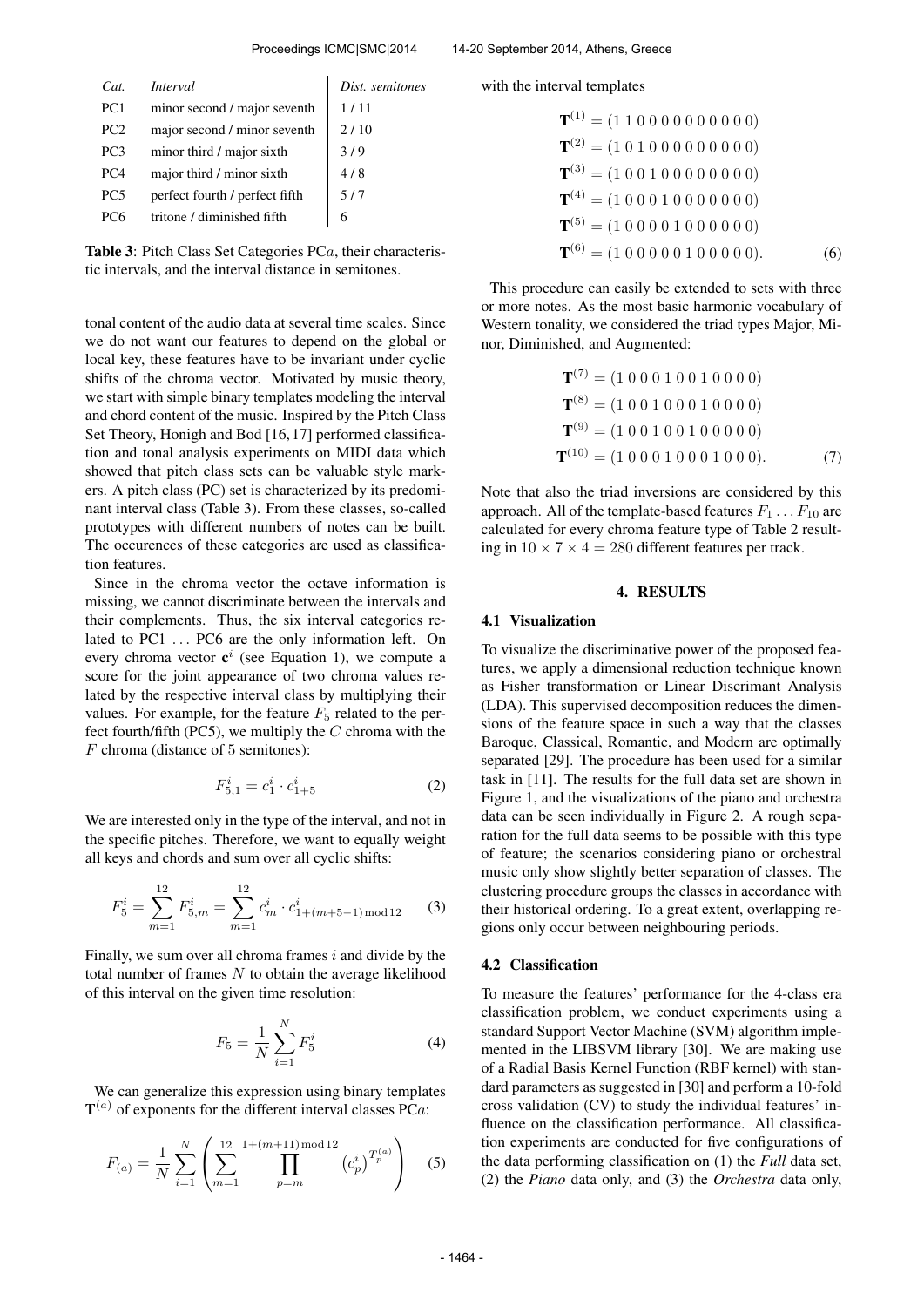

Figure 2: LDA visualization of the data subsets.



Figure 1: LDA visualization for the full data set.

as well as a 2-fold CV (4) training on the piano and evaluating on the orchestra data *P/O* and (5) vice versa *O/P*. The latter two configurations serve to test our hypothesis of invariance against orchestration and timbre.

First, we test the influence of the basis feature type and perform a classification using all templates and time scales (70 features) for each of the chroma types. The results are shown in Table 4. Compared to the simplest chroma approach (CP) resulting in 63.1% accuracy on the full data set, the enhancement of weaker components via a logarithmic compression (CLP) does not improve the classification performance  $(63.1\%)$  except for a little increase on the orchestral data. This is in contrast to the results of [27] where this procedure improved the performance of a chord labeler. The consideration of the harmonics leads to a weak improvement in the case of the EPCP features  $(64.7\%)$ , whereas the NNLS features show a better performance of 79.8% accuracy reaching almost the result of all chroma feature types combined (81.9%). The reasons for this substantial difference have to be examined in detail in the future. Due to this result, we choose the NNLS chroma as basis feature in the following. Interestingly, the algorithm performs better on the orchestral data compared to

|             | Full     | Piano    | Orch     | P/O      | O/P      |
|-------------|----------|----------|----------|----------|----------|
| <b>CP</b>   | 63.1 $%$ | 61.0 %   | 65.4%    | 46.4%    | 48.8%    |
| CLP         | 63.1 $%$ | 60.6%    | 67.6%    | 48.9%    | 37.5%    |
| <b>EPCP</b> | 64.7%    | 62.3 $%$ | 69.3%    | 52.0 $%$ | 41.9%    |
| NNLS        | 79.8%    | $79.5\%$ | 84.9 $%$ | 65.6 $%$ | 50.5 $%$ |
| all         | 81.9%    | 81.8%    | 86.5%    | 64.5 %   | 55.6%    |

Table 4: SVM classification accuracy for the different types of basis chroma features in a 10-fold (*Full*, *Piano*, *Orch*) and 2-fold (*P/O*, *O/P*) cross validation.

the piano data for all feature types. This may be a hint to the fact that composers showed a higher degree of individuality when writing piano music. Another explanation could be the existence of remaining timbral information or peculiarities of the instrumentation in the chroma, which are used by the classifier to determine the era.

To understand the influence of the different time scales, we performed two studies for each of the seven temporal resolutions in Table 2, once (a) using only the respective temporal resolution (10 features) and once (b) leaving out the respective time scale (60 features). The results shown in Figure 3 confirm our assumption that for a powerful classification more than one time scale is needed. Only relying on the global scale leads to bad results since a 12 dimensional global chroma statistics cannot be representative for the tonal characteristics of the music. Nonetheless, also the local and fine scales alone are not sufficient for a good classification either. Leaving out one of the medium resolutions only slightly affects the performance. Thus, we confine ourselves to use only four different time scales for our final experiments, while keeping the variety of different resolutions including global and local scale:  $\text{NNLS}^{\text{global}}, \text{NNLS}^{\text{200}}_{\text{100}}, \text{NNLS}^{\text{10}}_{\text{5}}, \text{and } \text{NNLS}^{\text{local}}.$ 

On these four temporal resolutions of the NNLS chroma, we test the performance's dependence on the type of the templates. To do this, we first use the two-part interval templates only  $(6 \times 4 = 24$  features, see Equation 6) compared to using the three-part triad templates  $(4 \times 4 = 16)$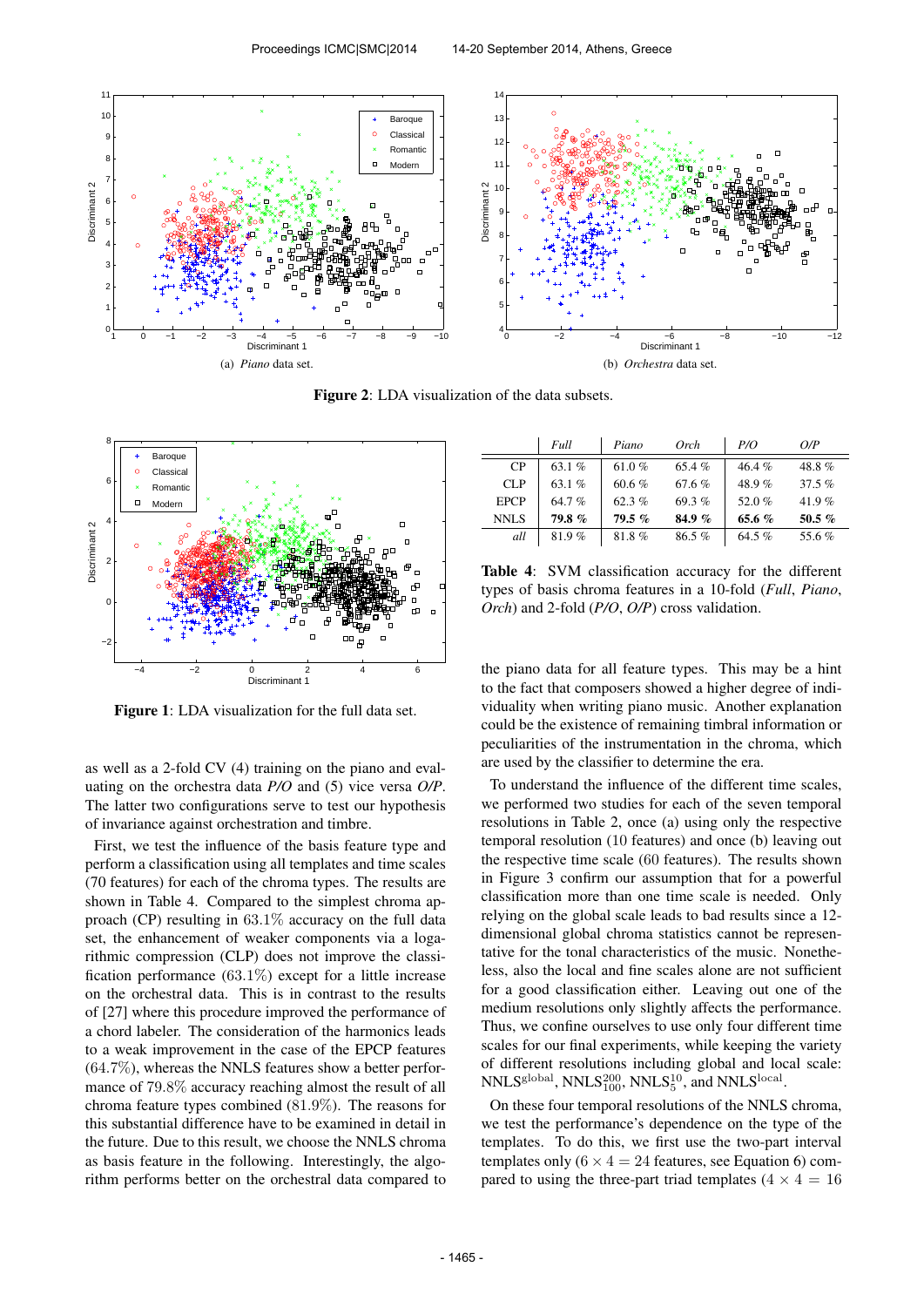

Figure 3: Classification accuracy for different temporal resolutions.

|           | Full     | Piano | Orch   | P/O      | O/P      |
|-----------|----------|-------|--------|----------|----------|
| Intervals | 68.7%    | 65.4% | 75.6 % | 60.0 %   | 41.5%    |
| Triads    | 64.3 $%$ | 60.6% | 75.3%  | 60.1 $%$ | 46.3%    |
| all       | 75.1%    | 71.1% | 80.9%  | 69.6%    | 45.1 $%$ |

Table 5: SVM classification accuracy (10-fold CV) for the different template types on 4 selected temporal resolutions.

features, Equation 7). The results are listed in Table 5. The interval templates are performing slightly better than the triads. However, considering all template types leads to the best results. This may be seen as a motivation to test advanced templates modeling more complex chords. Interestingly, the triad templates show a higher capability to generalize in the cross-instrumentation test.

Keeping this 40-dimensional feature space (4 temporal resolutions  $\times$  10 templates), we finally test if the dimensional reduction technique used for visualization in Section 4.1 improves the classification. To do this, we calculate the decomposition matrix on the training folds and multiply the feature vectors of the test data to this matrix before applying the SVM classifier. Table 6 shows the results for different numbers of dimensions remaining. As we expect for a 4-class problem, the ideal number of feature dimensions after the LDA is 3. In total, classification performance only slightly improves compared to the usage of the full feature space. The cross-instrumentation task fails completely when using LDA. The reason for that may be the preference of different features for the two data sets. The most important dimensions for separating piano music seem to be different from those separating orchestral eras. Nevertheless, there must be features capable of separating both of them well, otherwise classification of the *Full* set would lead to worse results.

For the previous experiments, the parameters c and  $\gamma$  in the RBF Kernel of the SVM classifier have been fixed to standard values. To examine the final classification performance of our system, we conduct a three-stage grid search on these two parameters to optimize the classifier (search area as suggested in [30]). To this, the data set is split into training and test set with equal numbers of classes in each

|          | Full     | Piano     | Orch     | P/O      | O/P      |
|----------|----------|-----------|----------|----------|----------|
| 5-dim    | 78.1%    | 77.9%     | 84.4%    | 17.6%    | 25.0%    |
| 4-dim    | 77.5%    | 78.5%     | 84.1%    | 17.1%    | 25.0%    |
| 3-dim    | $78.5\%$ | $78.5 \%$ | $84.5\%$ | 15.9%    | 25.0%    |
| $2$ -dim | 68.3%    | 68.0%     | 82.5%    | 7.6%     | 25.0%    |
| 1-dim    | 60.9%    | 54.6%     | 67.5%    | 25.0%    | 25.0%    |
| no red.  | 75.1%    | 71.1%     | 80.9%    | 69.6 $%$ | 45.1 $%$ |

Table 6: SVM classification accuracy (10-fold CV) including a reduction to a different number of dimensions.

|        | Full     | Piano    | Orch  | P/O   | O/P   |
|--------|----------|----------|-------|-------|-------|
| Fold 1 | 83.4%    | 83.0%    | 87.8% |       | 55.8% |
| Fold 2 | 81.6%    | 82.5%    | 86.3% | 58.0% |       |
| Comb.  | 82.5 $%$ | 82.8 $%$ | 87.0% |       | 56.9% |

Table 7: SVM classification accuracy of the grid search. For the last two columns, the folds 1 and 2 are identical to the piano and orchestra part of the data, respectively.

fold (Stratified Cross Validation). On the training fold, the best parameters are selected in another 5-fold cross validation. We measure the classifier's performance with these parameters on the test set and repeat the procedure commuting training and test set. The final results are shown in Table 7, and the confusion matrices for the three sets are displayed in Table 8. The averaged confusion matrix for the cross instrumentation experiment (train/test with either piano or orchestra data) is shown in Table 9. Applying a grid search improves performance from 75.1% to 82.5%.

## 4.3 Discussion and Outlook

The presented results show that our chroma-based features are able to discriminate classical music styles. The hypothesis of timbre invariance can be verified since the classfication on the full data set leads to similar results as the individual piano or orchestra1 classification. Inspection of the confusion matrices suggests that the best recognition rates can be found for the Modern style. This is no suprise because our "Modern" data contains mostly atonal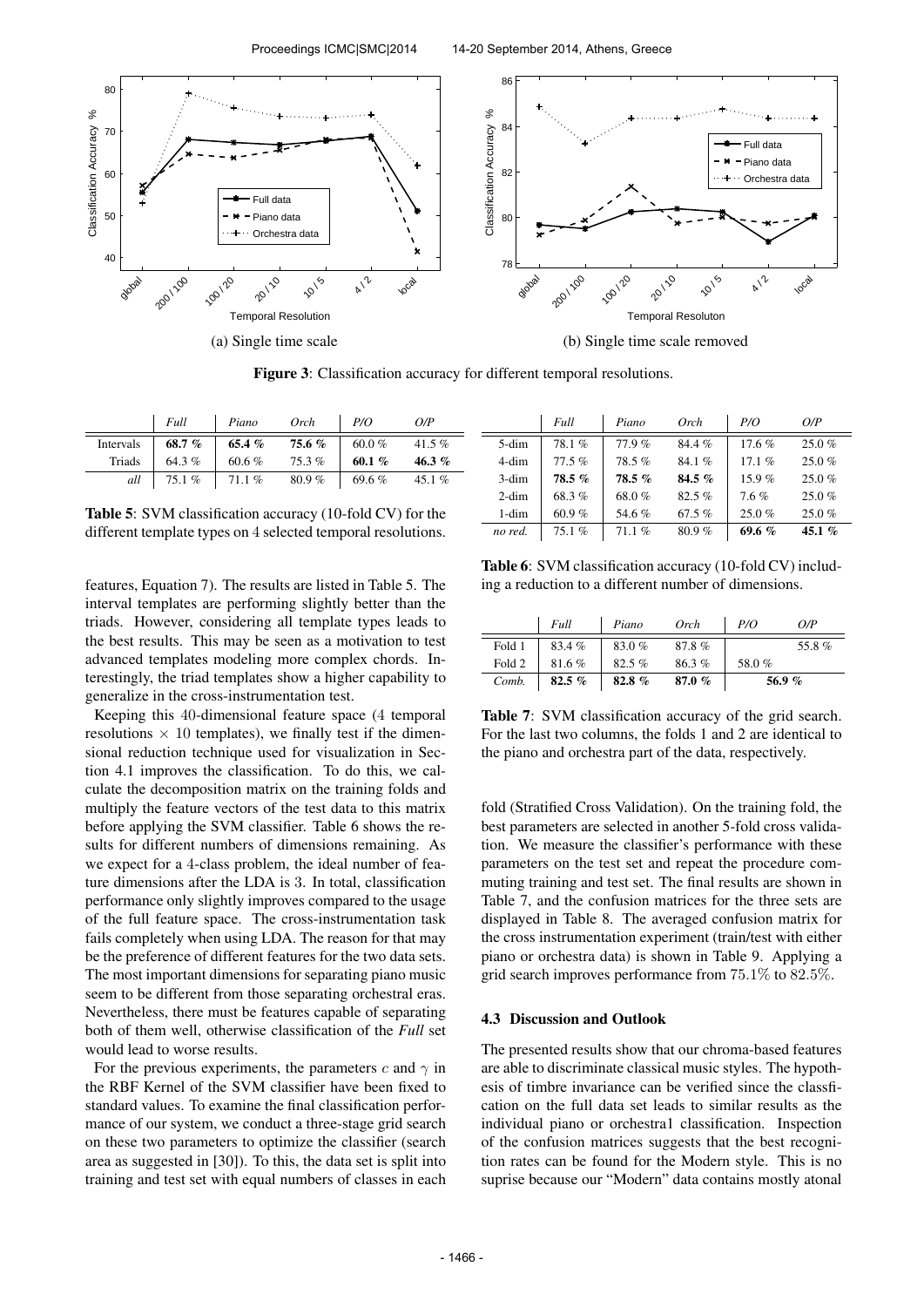|                            | <b>Bar</b>                 | Class | Rom | Mod |  |  |  |  |
|----------------------------|----------------------------|-------|-----|-----|--|--|--|--|
| <b>Baroque</b>             | .85                        | .10   | .05 | .01 |  |  |  |  |
| Classical                  | .11                        | .81   | .09 | .00 |  |  |  |  |
| Romantic                   | .06                        | .07   | .76 | .11 |  |  |  |  |
| Modern                     | .02                        | .01   | .09 | .89 |  |  |  |  |
| (a) <i>Full</i> data set.  |                            |       |     |     |  |  |  |  |
|                            | Bar                        | Class | Rom | Mod |  |  |  |  |
| <b>Baroque</b>             | .82                        | 12    | .06 | .01 |  |  |  |  |
| Classical                  | .09                        | .84   | .08 | .00 |  |  |  |  |
| Romantic                   | .03                        | .13   | .80 | .06 |  |  |  |  |
| Modern                     | .03                        | .00   | .12 | .86 |  |  |  |  |
| (b) <i>Piano</i> data set. |                            |       |     |     |  |  |  |  |
|                            | Class<br>Bar<br>Rom<br>Mod |       |     |     |  |  |  |  |
| <b>Baroque</b>             | .83                        | .11   | .05 | .01 |  |  |  |  |
| Classical                  | .09                        | .84   | .07 | .00 |  |  |  |  |
| Romantic                   | .06                        | .03   | .89 | .03 |  |  |  |  |
| Modern                     | .01                        | .00   | .07 | .93 |  |  |  |  |
| (c) Orchestra data set.    |                            |       |     |     |  |  |  |  |

Table 8: Confusion matrices of the grid search classification on the different data sets.

|                | Bar | Class | Rom | Mod |
|----------------|-----|-------|-----|-----|
| <b>Baroque</b> | .32 | .22   | .25 | .22 |
| Classical      | .19 | .49   | .29 | .03 |
| Romantic       | .11 | .04   | .58 | .28 |
| Modern         | .03 | .00   | .09 | .89 |

Table 9: Averaged confusion matrix of the grid search classification in the cross instrumentation test (*P/O* and *O/P*).

music and music with a very advanced tonality so that the harmonic material does not consist of triads and common chords anymore. The worst rates are found for the Romantic period. This can have a couple of reasons: Firstly, the transition from the Classical to the Romantic style happened gradually so that these styles may be more similar than other neighbouring eras [1]. On the other hand, late Romantic composers used historical citations and elements from older styles—including also the Baroque style—as an artistic means. Lastly, late Romantic music anticipates the movement towards complex tonality in the 20th century.

In all experiments, the orchestral data can be classified better than the piano or the combined data. We suggest two explanations for this: firstly, the style characteristics could be more pronounced for orchestral music. This could arise from the fact that orchestral music is dedicated to a larger audience and thus may be less complex than piano music. Secondly, our features could still contain timbral information which may be more useful when classifiying on a purely orchestral data set.

There are several open questions that should be addressed in further work. We aim to look into the data in more detail as well as develop more elaborate features to further improve classification performance. To underline the suitability of timbre-invariant features for the analysis of musical styles, the method should be tested against a classification approach using standard features such as Mel Frequency Cepstral Coefficients. The templates used in this work describe interval and basic triad types. Since more complex chords such as seventh or ninth chords can represent style characteristics, templates with more non-zero entries should be included. Furthermore, templates modeling voice leading phenomena such as suspended chords or characteristic dissonances should be tested.

Concerning the data, experiments with finer "stylistic resolution" such as the classification of sub-eras (Early Romanticism, Late Romanticism, etc.) would be interesting contributions. This includes the composer identification task, or even beyond that: Can we see that the early Beethoven sonatas are closer to the Classical area than the later sonatas, which are "more Romantic"?

## 5. CONCLUSIONS

In this work, we proposed chroma-based features which quantify the occurrence of interval and triad types at different temporal resolutions. Our approach links to more recent ideas in musicology such as the Pitch Class Set Theory. As basis features, we tested four chroma extraction methods (three of them are public code). After a multi-scale feature smoothing, we obtained seven different temporal resolutions. Based on these features, we computed ten classification features making use of a templatematching strategy for intervals and triads.

To test the hypotheses of stylistic differences and timbre invariance, we compiled a 1600 track data set containing piano and orchestral music from composers who can be assigned clearly to one of the four historical periods Baroque, Classical, Romantic, and Modern. Using Linear Discrimant Analysis, we showed the features' capability for separating these classes and for producing nice visualizations. We performed several classification experiments using a Support Vector Machine classifier. In these studies, we evaluated each of the different feature extraction steps. As basis feature, the Nonnegative Least Squares chroma worked best with our features (79.8%), reaching almost the result of using all basis features combined (81.9%). We showed that for a proper classification, more than one time scale is needed and finally considered four temporal resolutions. The test of different templates resulted in a better performance when using interval features (68.7%) rather than triad templates (64.3%), but best performance was obtained with all templates together (75.1%). Combining the most successful features, we performed a grid search to optimize the classifier (82.5%). The results on the orchestra data outperformed the full results by up to 5 percentage points, the piano results were similar or worse than the full data classification. Separating training and test fold between piano and orchestra yielded worse accuracies but still above chance level.

These results indicate that classical music style can be analyzed directly from audio recordings. Apart from the difficulties of the categorization into four eras, the features are able to describe the main stylistic differences of these classes while showing a high degree of timbre invariance. In further studies, we will test the method on tasks with